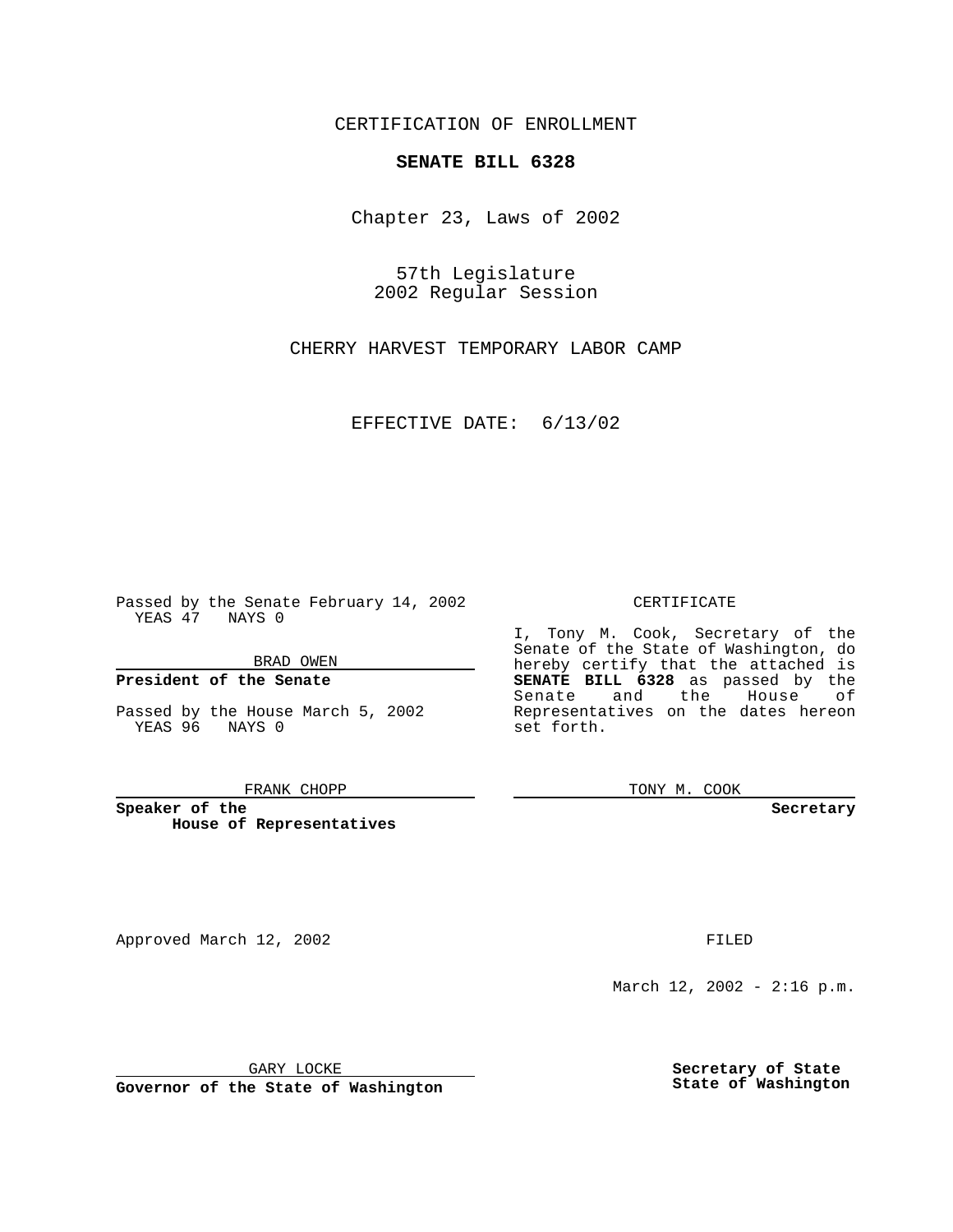# **SENATE BILL 6328** \_\_\_\_\_\_\_\_\_\_\_\_\_\_\_\_\_\_\_\_\_\_\_\_\_\_\_\_\_\_\_\_\_\_\_\_\_\_\_\_\_\_\_\_\_\_\_

\_\_\_\_\_\_\_\_\_\_\_\_\_\_\_\_\_\_\_\_\_\_\_\_\_\_\_\_\_\_\_\_\_\_\_\_\_\_\_\_\_\_\_\_\_\_\_

Passed Legislature - 2002 Regular Session

**State of Washington 57th Legislature 2002 Regular Session**

**By** Senators Parlette, Gardner, Hale, Honeyford, Rasmussen and Oke

Read first time 01/15/2002. Referred to Committee on Labor, Commerce & Financial Institutions.

1 AN ACT Relating to the definition of cherry harvest temporary labor 2 camp; and amending RCW 70.114A.110.

3 BE IT ENACTED BY THE LEGISLATURE OF THE STATE OF WASHINGTON:

4 **Sec. 1.** RCW 70.114A.110 and 1999 c 374 s 5 are each amended to 5 read as follows:

6 (1) The department and the department of labor and industries are 7 directed to engage in joint rule making to establish standards for 8 cherry harvest temporary labor camps. These standards may include some 9 variation from standards that are necessary for longer occupancies, 10 provided they are as effective as the standards adopted under the 11 Washington industrial safety and health act, chapter 49.17 RCW. As 12 used in this section "cherry harvest temporary labor camp" means a 13 place where housing and related facilities are provided to agricultural 14 employees by agricultural employers for ((no more than twenty-one days 15 in any one calendar year. Temporary labor camps licensed under this 16 section may be occupied for more than twenty-one days if the following 17 conditions are met: (a) The secretary or an authorized representative 18 and the local health jurisdiction determine that the health and safety 19 interests of the worker occupants would be better served by extending